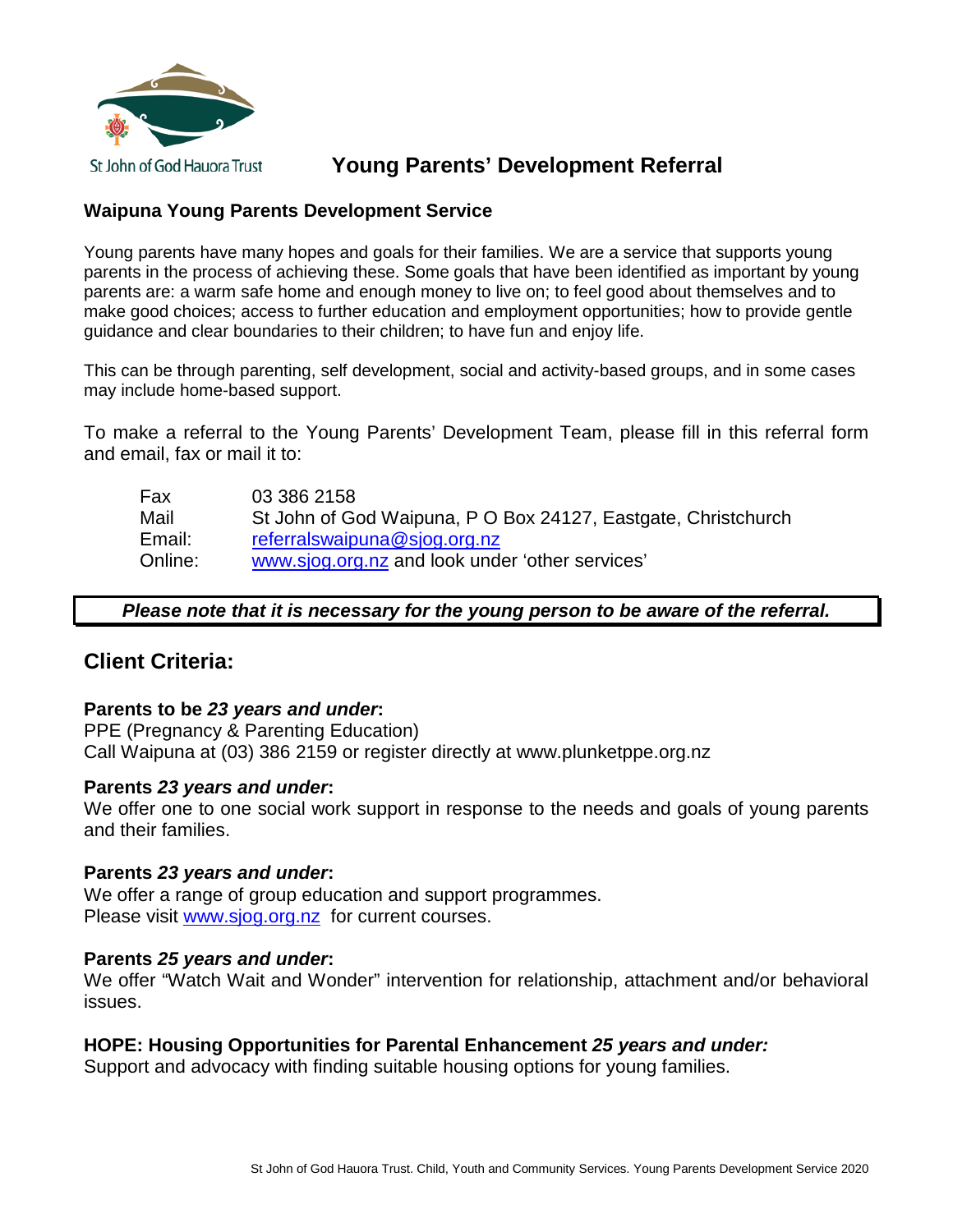

# **Young Parents' Development Service Referral Form**

Referral date:  $\sqrt{2}$ 

**Type of referral: SELF REFERRAL AGENCY REFERRAL Is the young person referred aware of referral? Yes / No**

### **Client Information:**

| Name                                                                          |                                                   |  |  |  |
|-------------------------------------------------------------------------------|---------------------------------------------------|--|--|--|
| Address                                                                       |                                                   |  |  |  |
| Telephone                                                                     |                                                   |  |  |  |
| <b>Email Address</b>                                                          |                                                   |  |  |  |
| NHI:                                                                          |                                                   |  |  |  |
| Date of Birth                                                                 | Gender:                                           |  |  |  |
| Ethnicity: $\Box$ Māori $\rightarrow$ Please indicate iwi/tribal affiliation: |                                                   |  |  |  |
|                                                                               | □ Samoan □ Tongan □ Fijian □ Niuean □ Cook Island |  |  |  |
| $\Box$ NZ European $\Box$ Other (Please indicate)                             |                                                   |  |  |  |

# **Children or Estimated Date of Delivery:**

| <b>Name</b>                          | <b>Gender</b> | <b>DOB</b> | Ethnicity (if applicable provide iwi) |
|--------------------------------------|---------------|------------|---------------------------------------|
|                                      | M/F           |            |                                       |
|                                      | M/F           |            |                                       |
|                                      | M/F           |            |                                       |
| <b>EDD</b> (Estimated Delivery Date) |               |            |                                       |

### **Guardian/Parent Contact Details: (If under 18 years old):**

## **Emergency Contact Details: (If over 18 years old):**

| Name         |  |
|--------------|--|
| Relationship |  |
| Telephone    |  |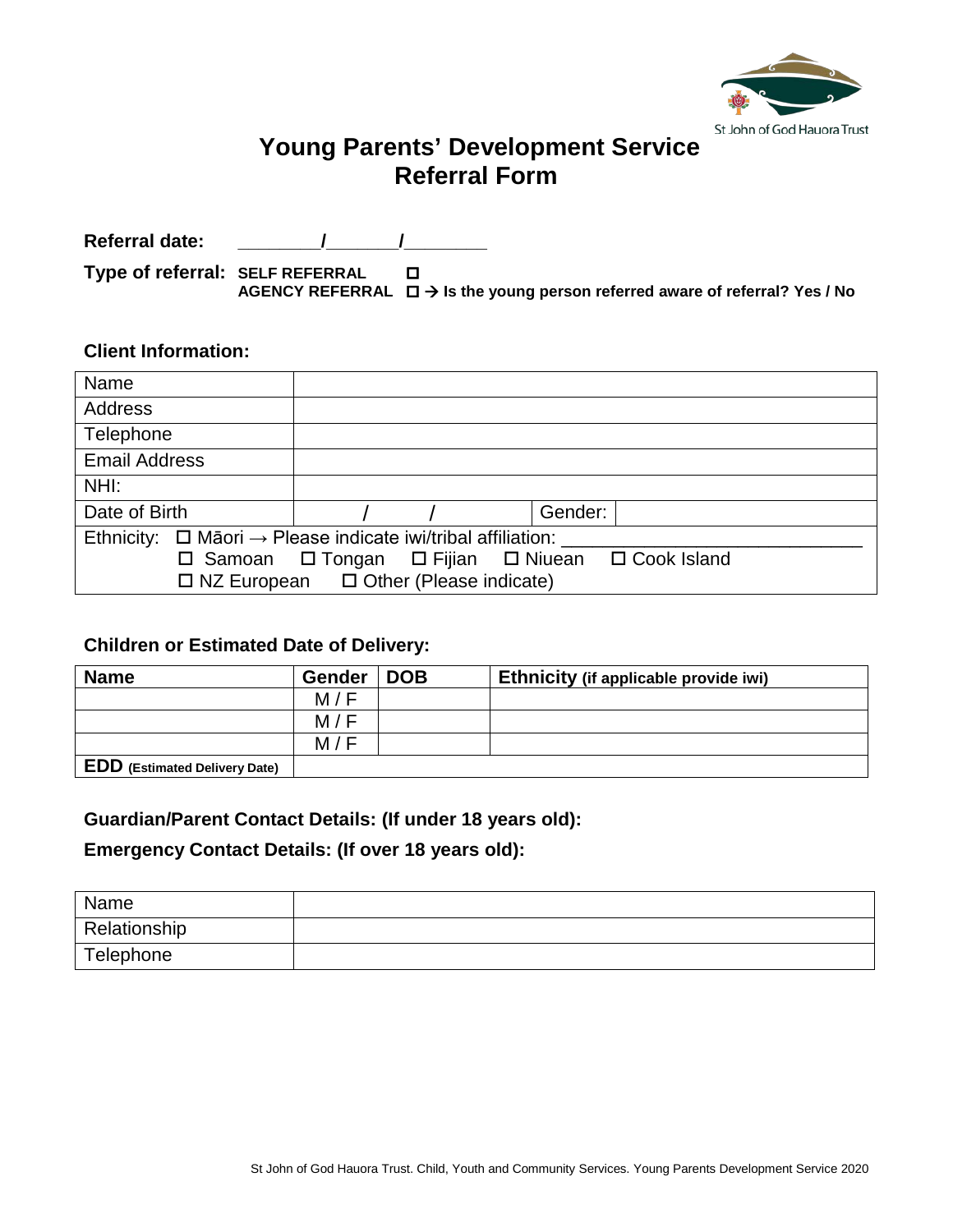### **Referring Agency:**

| Agency's Name   |                                                                                                  |
|-----------------|--------------------------------------------------------------------------------------------------|
| Referrer's Name |                                                                                                  |
| Role            |                                                                                                  |
| Telephone       |                                                                                                  |
| Email           |                                                                                                  |
| Address         |                                                                                                  |
|                 | latilly you he beying engeing contact with the person being referred ofter this referred? Vec/Ne |

Will you be having ongoing contact with the person being referred after this referral? Yes/No If yes, what do you see your role as being and what areas will you be assisting with?

### **Other Supports Involved:**

**(please note if Early Start/ Family Start are supporting the family we are able to provide group work, housing and antenatal support to supplement the one on one work they are already providing)**

|                     | Contact details if known: |
|---------------------|---------------------------|
| Doctor (GP)         |                           |
| <b>Midwife</b>      |                           |
| Oranga Tamariki     |                           |
| <b>Other Agency</b> |                           |

## **Support Needed from Waipuna Young Parents Development Team:**

| Social Work Support | <b>Housing Support</b>            |
|---------------------|-----------------------------------|
| Group Work          | Pregnancy and Parenting Education |

Any safety concerns for Home Visitors?